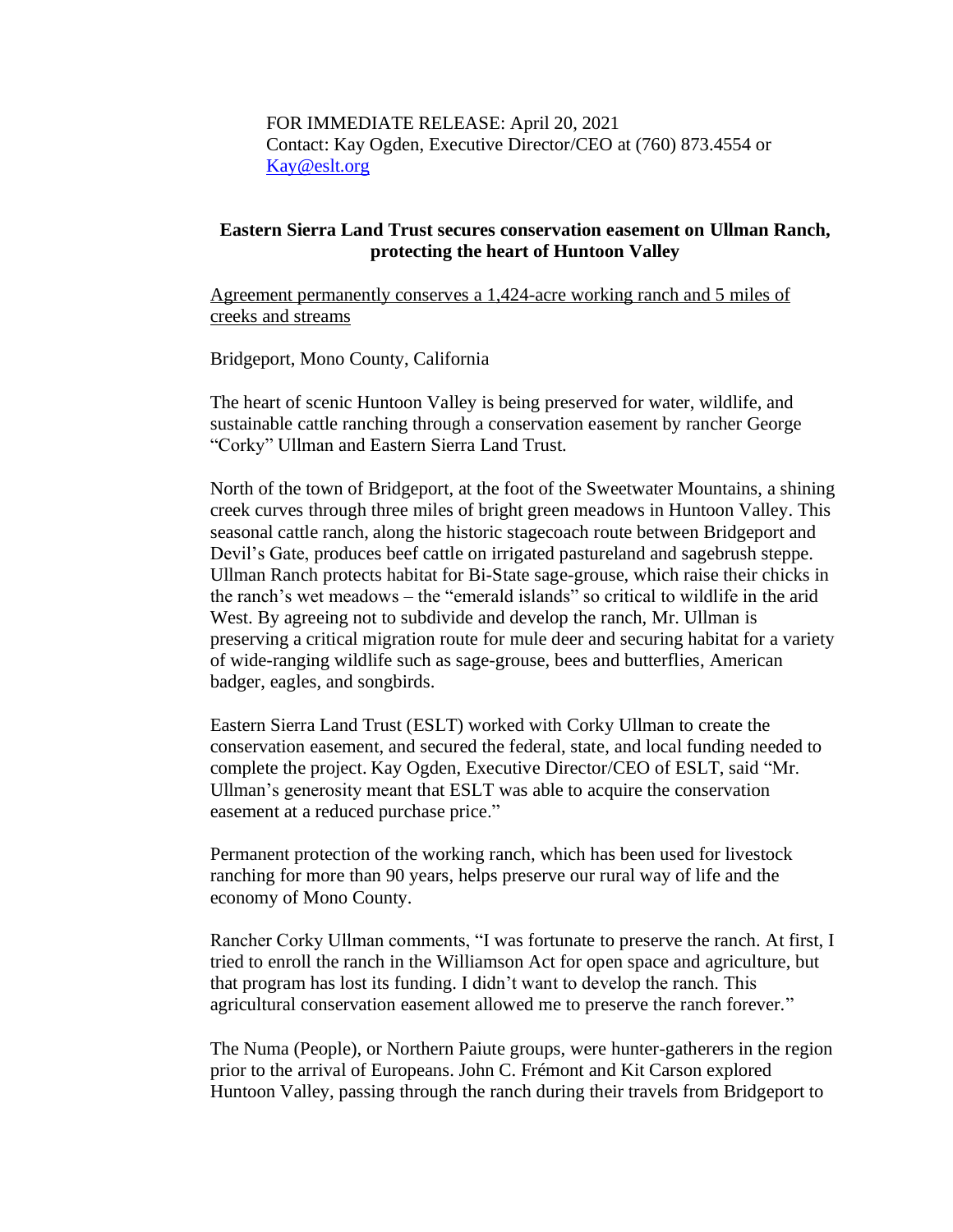Swauger Creek and Devils Gate in 1844. For decades prior to Mr. Ullman's ownership, the Property was used by Mono Land and Livestock Company and the Sario family for sheep ranching. The original stagecoach stop (the red barn beside Highway 395) built in the 1800s is still in use on the ranch.

Ullman Ranch provides homes for a wide range of iconic Eastern Sierra wildlife and has long been a priority for conservation. The ranch is within the migration corridor and summer range of the East and West Walker mule deer herds, with several hundred deer passing through the valley annually. Bi-State sage-grouse gather on nearby leks for their famous annual mating dance. Sage-grouse hens then nest in sagebrush on the ranch and bring chicks to the ranch's green meadows to forage. The ranch also provides a buffer for alpine habitat used by the federallyendangered Sierra Nevada bighorn sheep.

Funding for this project was provided by USDA's Natural Resources Conservation Service (NRCS) and the California Strategic Growth Council's Sustainable Agricultural Lands Conservation program.

NRCS provides financial and technical resources that help landowners and partners protect the nation's most productive grasslands, wetlands, and agricultural lands by providing funding to purchase easements on private working lands. NRCS' Agricultural Conservation Easement Program that protects grasslands of special significance provided funding for the Ullman Ranch conservation easement because of the habitat the ranch provides for Bi-State greater sage-grouse.

The Ullman Ranch project is part of California Climate Investments (www.caclimateinvestments.ca.gov), a statewide program that puts billions of Capand-Trade dollars to work reducing greenhouse gas emissions, strengthening the economy, and improving public health and the environment– particularly in disadvantaged communities. The Cap-and-Trade program also creates a financial incentive for industries to invest in clean technologies and develop innovative ways to reduce pollution. California Climate Investments projects include affordable housing, renewable energy, public transportation, zero-emission vehicles, environmental restoration, sustainable agriculture, recycling, and more. At least 35 percent of these investments are located within and benefiting residents of disadvantaged communities, low-income communities, and low-income households across California.

Conservation easements protect land for future generations while ensuring owners retain certain property rights. An agricultural easement property continues to provide economic benefits for the region in the form of jobs, productivity, and property taxes, while protecting specific conservation values such as water and wildlife habitat. Conservation easements are individually tailored to meet a landowner's goals and the conservation values of the land.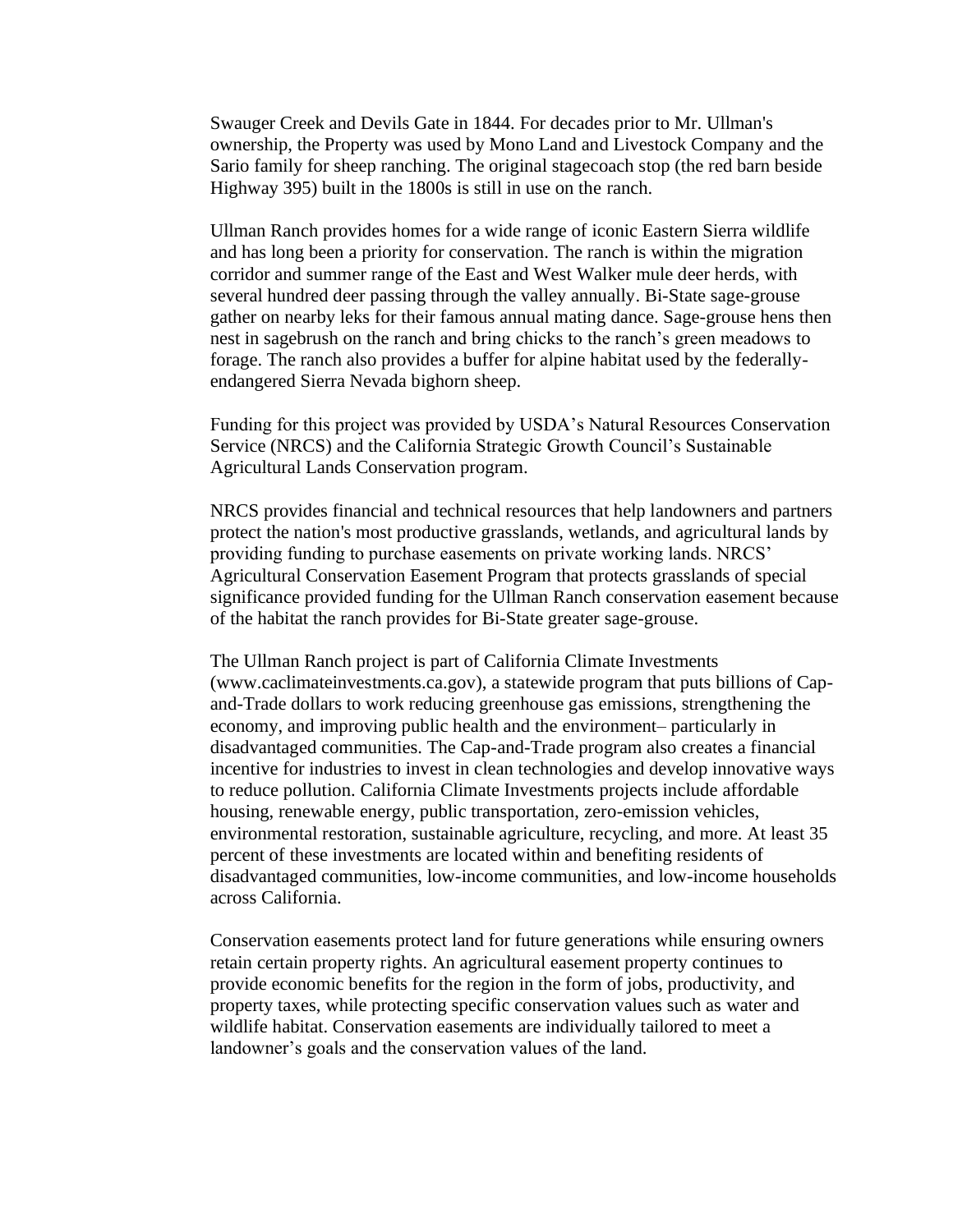"Because of Corky's vision, this scenic valley with a rich history will remain as it is today – a working landscape that is home to wildlife. I'm also thankful for the feeling of peace I get when I see the beautiful, wide open valley before me, and that is something that all of us can feel just driving past it on Highway 395," says Kay Ogden, Executive Director/CEO of Eastern Sierra Land Trust.

## **ABOUT EASTERN SIERRA LAND TRUST**

Eastern Sierra Land Trust works with willing landowners to protect vital lands in the Eastern Sierra region for their scenic, agricultural, natural, recreational, historical, and watershed values, and is an accredited land trust. ESLT has protected more than 20,000 acres in its twenty-year history. To learn more about ESLT's work and how to get involved, visit [www.eslt.org.](http://www.eslt.org/)

Photos:



Caption: The 1,424-acre Ullman Ranch conservation easement protects water, Bi-State sage-grouse, cattle grazing pastures, and our rural way of life. Photo by Susanna Danner, ESLT staff.